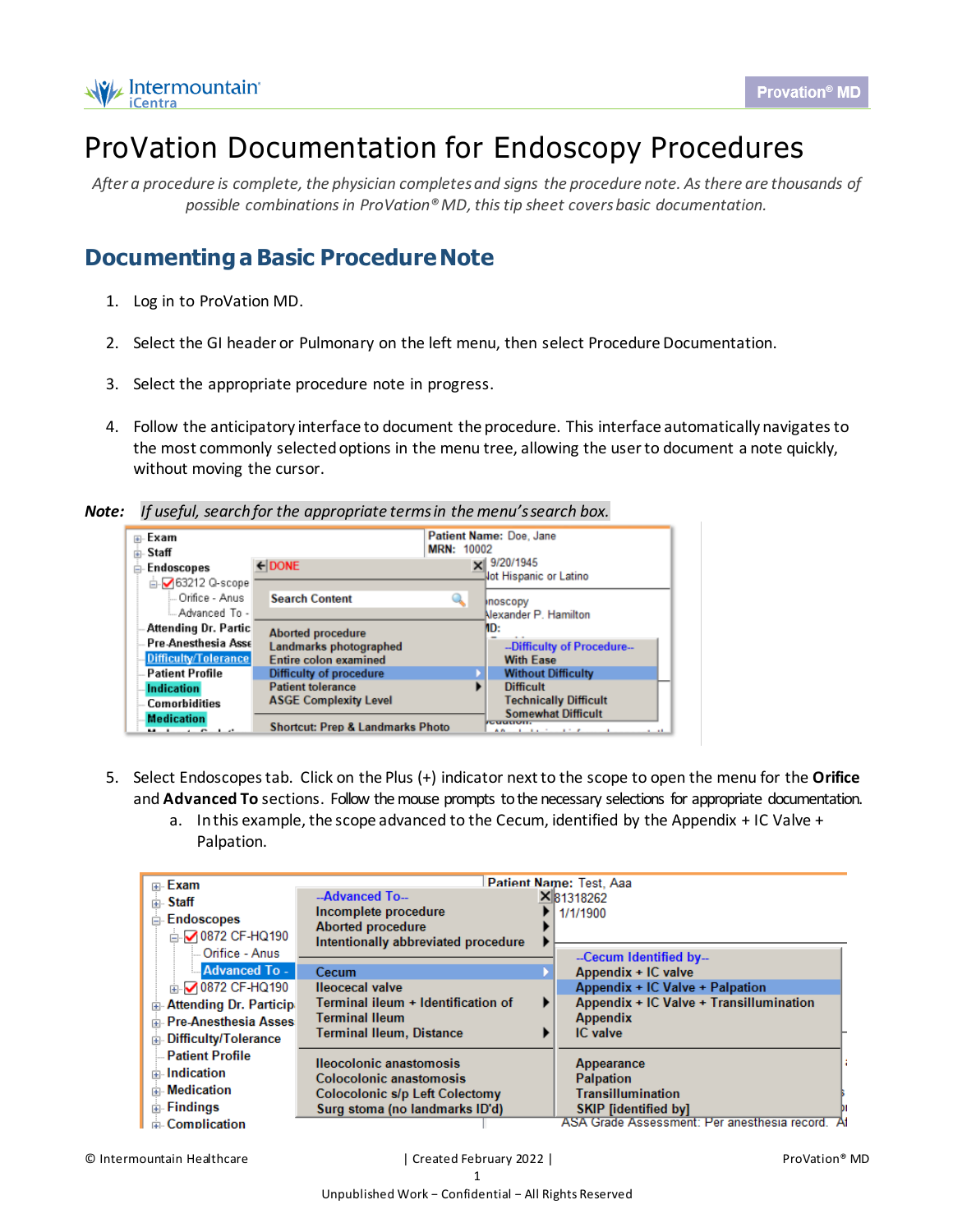

- b. Once selections have been completed the system will advance you to the next tab to continue documentation.
- 6. Pre-Anesthesia Assessment: *Completed per Department Policy*. Once selections are made click DONE at top of segment.
- 7. **Difficulty/Tolerance** section:
	- a. The procedure was performed Without Difficulty, and the patient tolerated it well. Continue following the mouse prompts to complete documentation of the procedure.

| ⊞⊹Exam<br><b>ட்⊢Staff</b>                                                  |                                                                                    | <b>MRN: 10002</b> | Patient Name: Doe, Jane                                                                          |
|----------------------------------------------------------------------------|------------------------------------------------------------------------------------|-------------------|--------------------------------------------------------------------------------------------------|
| <b>Endoscopes</b><br>Ėŀ<br><b>E-</b> 63212 Q-scope                         | $\leftarrow$ DONE                                                                  |                   | 9/20/1945<br>lot Hispanic or Latino                                                              |
| — Orifice - Anusi<br>L. Advanced To -                                      | <b>Search Content</b>                                                              |                   | <b>Inoscopy</b><br>Nexander P. Hamilton                                                          |
| <b>Attending Dr. Partic</b><br>Pre-Anesthesia Asse<br>Difficulty/Tolerance | <b>Aborted procedure</b><br>Landmarks photographed<br><b>Entire colon examined</b> |                   | MD:<br>--Difficulty of Procedure--<br><b>With Ease</b>                                           |
| <b>Patient Profile</b>                                                     | Difficulty of procedure                                                            |                   | <b>Without Difficulty</b>                                                                        |
| <b>Indication</b><br><b>Comorbidities</b>                                  | <b>Patient tolerance</b><br><b>ASGE Complexity Level</b>                           |                   | <b>Difficult</b><br><b>Technically Difficult</b>                                                 |
| <b>Medication</b><br>Marchandel Carl at an                                 | <b>Shortcut: Prep &amp; Landmarks Photo</b>                                        |                   | <b>Somewhat Difficult</b><br>1500000000<br>A Breath of the character and construction and all of |

- 8. **Indication** section, is the medical necessity or preoperative diagnosis for the procedure. These are mapped to ICD-10 codes in ProVation MD. As this patient was coming in for a basic screening colonoscopy, the physician selects Screen for Colorectal CA, Average Risk.
- 9. **Medications**section: Document per department policy



10. **Findings**section: Documents any findings.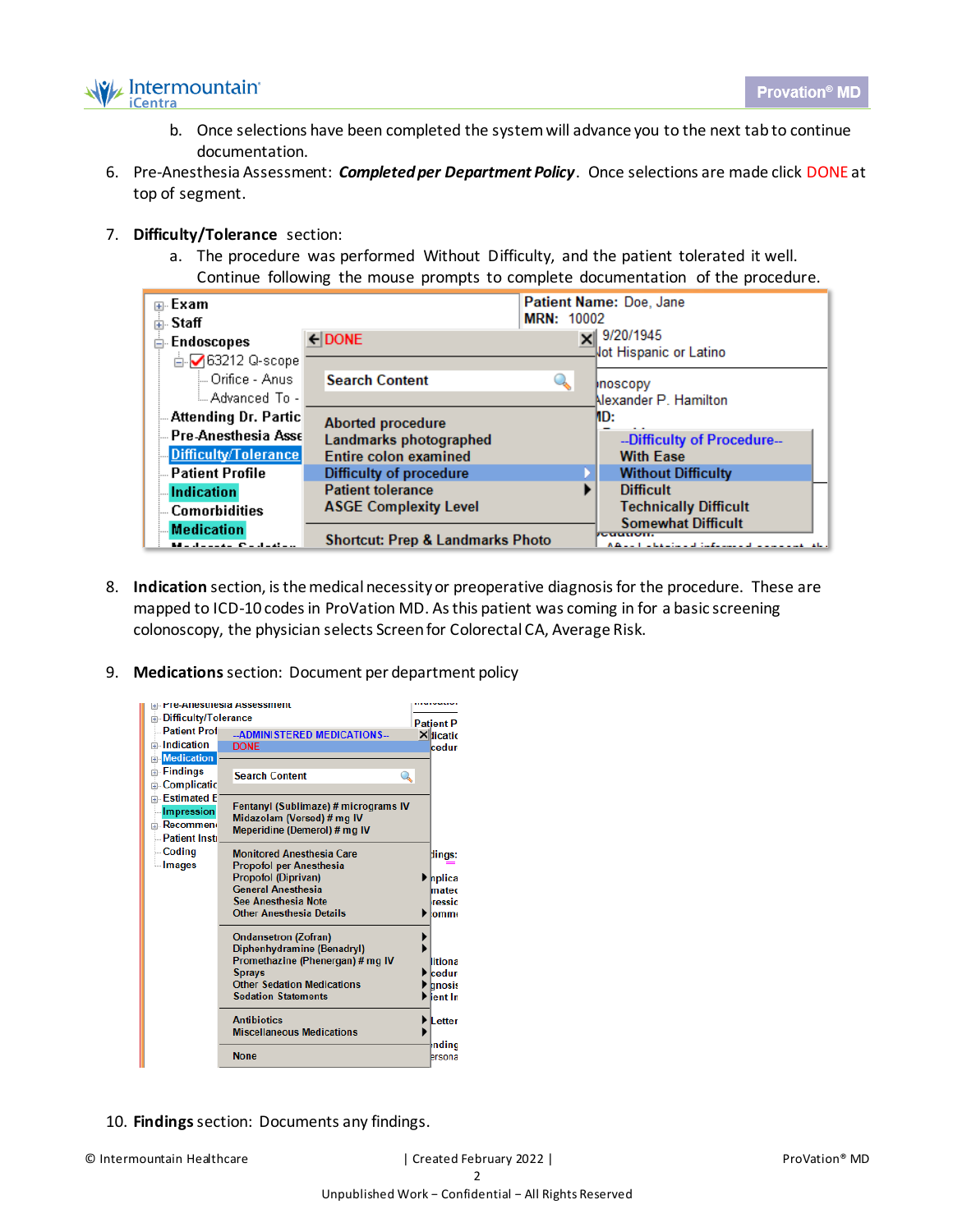

- a. Example: The patient's Perianal and Digital Rectal Exam was Normal with no pertinent negatives. This patient had a single polyp in the sigmoid colon. It was 5mm in size, sessile, and was removed with a single polypectomy. The physician used a cold snare, resection and retrieval was complete.
- 11. The **Impression**s section is generated automatically based on the documented Findings and maneuvers. A physician can elect not to include something in the report by unchecking it.
- 12. **Recommendations**: In this section you record what you want the patient to do. This is part of your documentation that that feeds into the patient instructions. It prints separately from the procedure note and is delivered to the patient for their reference.
	- a. Follow up information
	- b. Resuming medications
	- c. Other communications to the patient
- *Note: At this point, review the right side of the screen. If changes need to be made, make the changes using the node tree on the left, as opposed to free-typing on the right. This supports structured data capture, both to drive coding to support reimbursement, and for mining the database to support clinical research.*



- 13. Go to the **Capture** Button at the top of the screen **entitle Constant Assets**
- 14. The images captured during the procedure appear atthe top. Select an image to view it larger.
- 15. Click the checkbox next to an image to associate it to the note. Select the magnifying glass to view the image full-screen or select the delete icon to delete the image.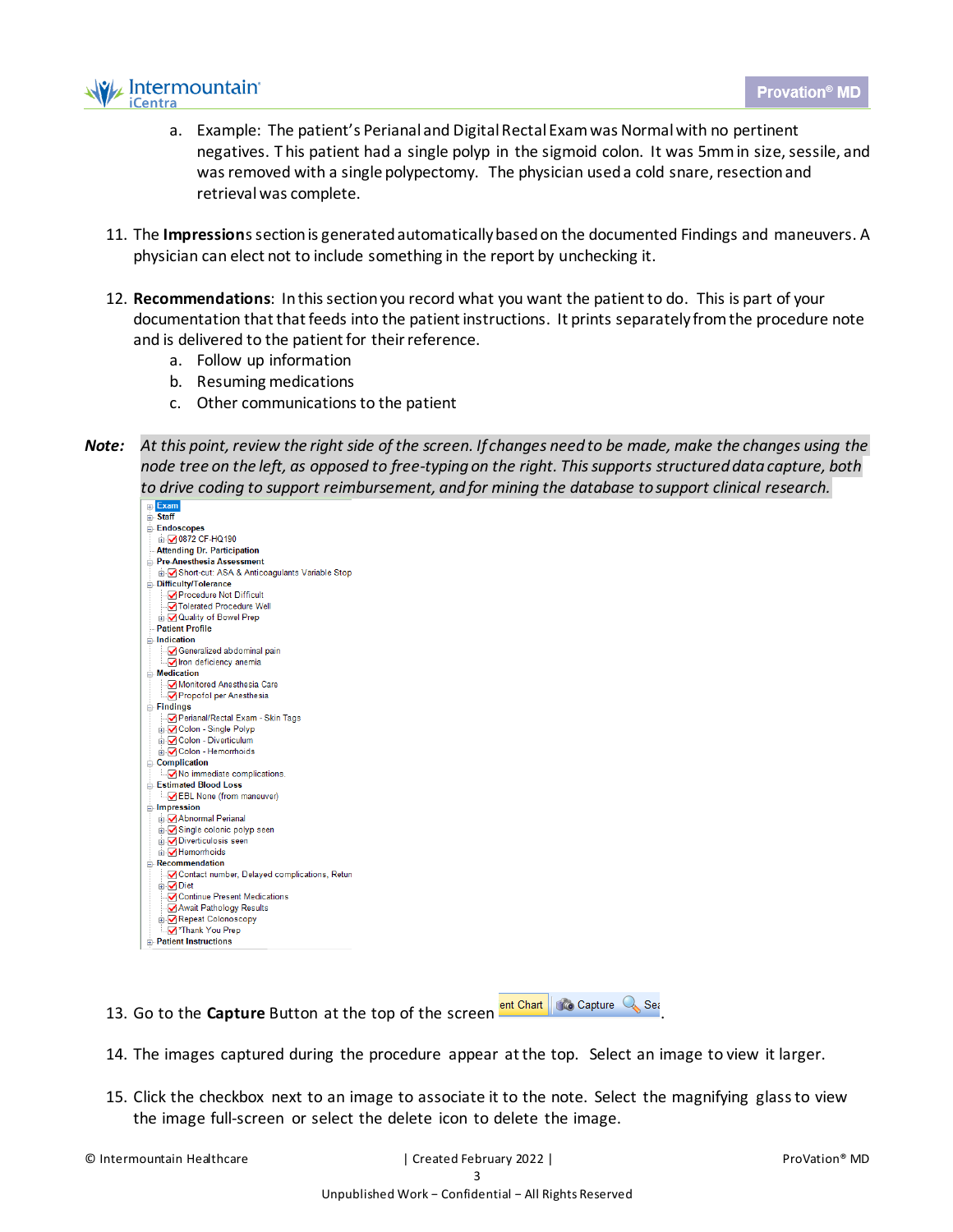



- 16. Select the location on the diagram that corresponds to the image.
- 17. If necessary, select a Finding at the bottom of the screen to associate the image to the documented finding.



18. If the default diagram is insufficient for the needs of the procedure note, select an alternate or additional diagram in the bottom right corner.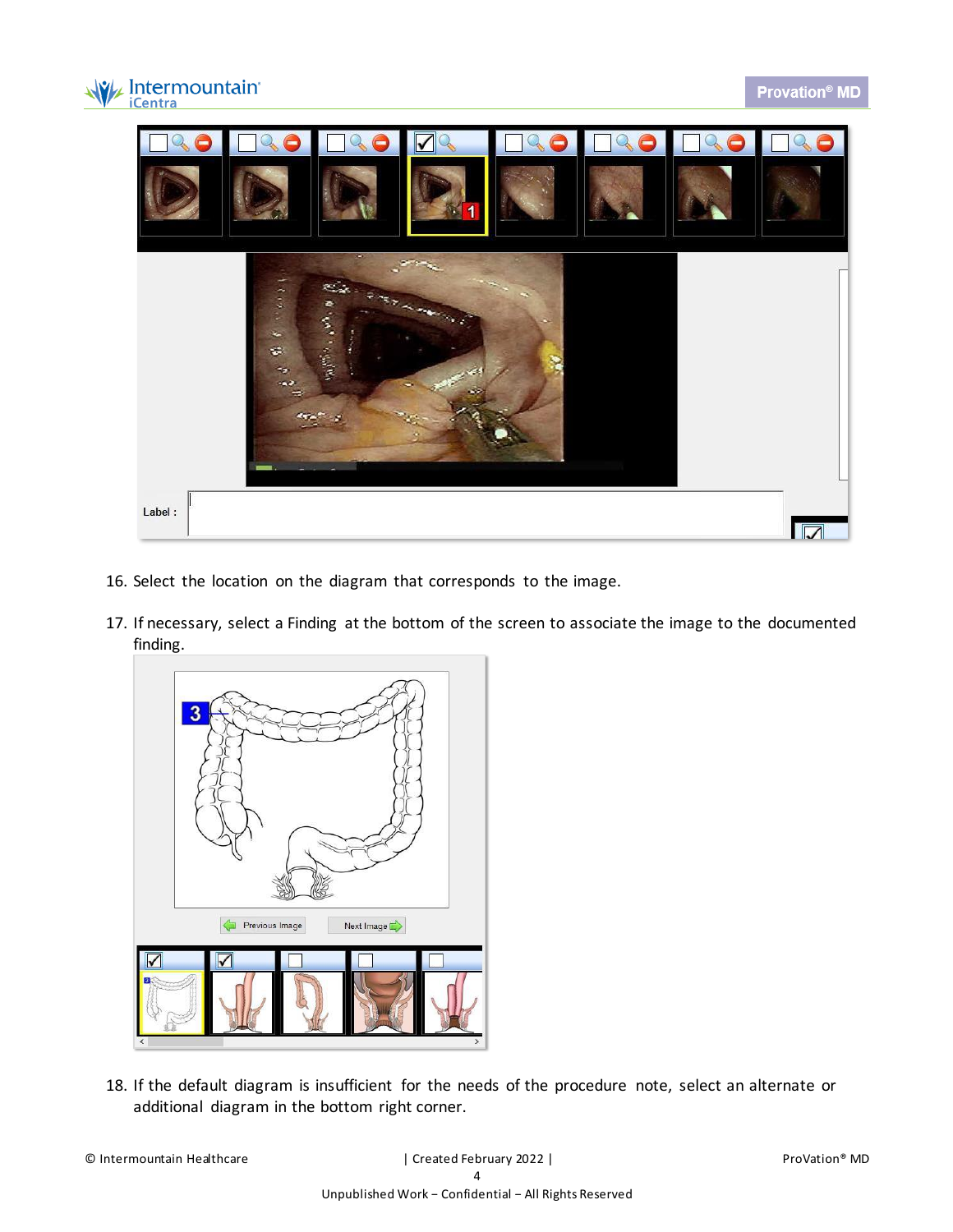

- 19. If necessary, annotate the image using the Arrow, Line, Box, and/or Ellipse options on the top toolbar.
	- a. If an image is associated to a Finding, the number of the image appears in the Findings section of the note.



- 20. Once annotations are complete click **Close**. **at the top of the screen.**
- 21. Click **Sign** at the top of the screen to finalize the note. ase sign to F
- 22. If any required elements were not documented, they appear now. Complete those elements and click **Save**.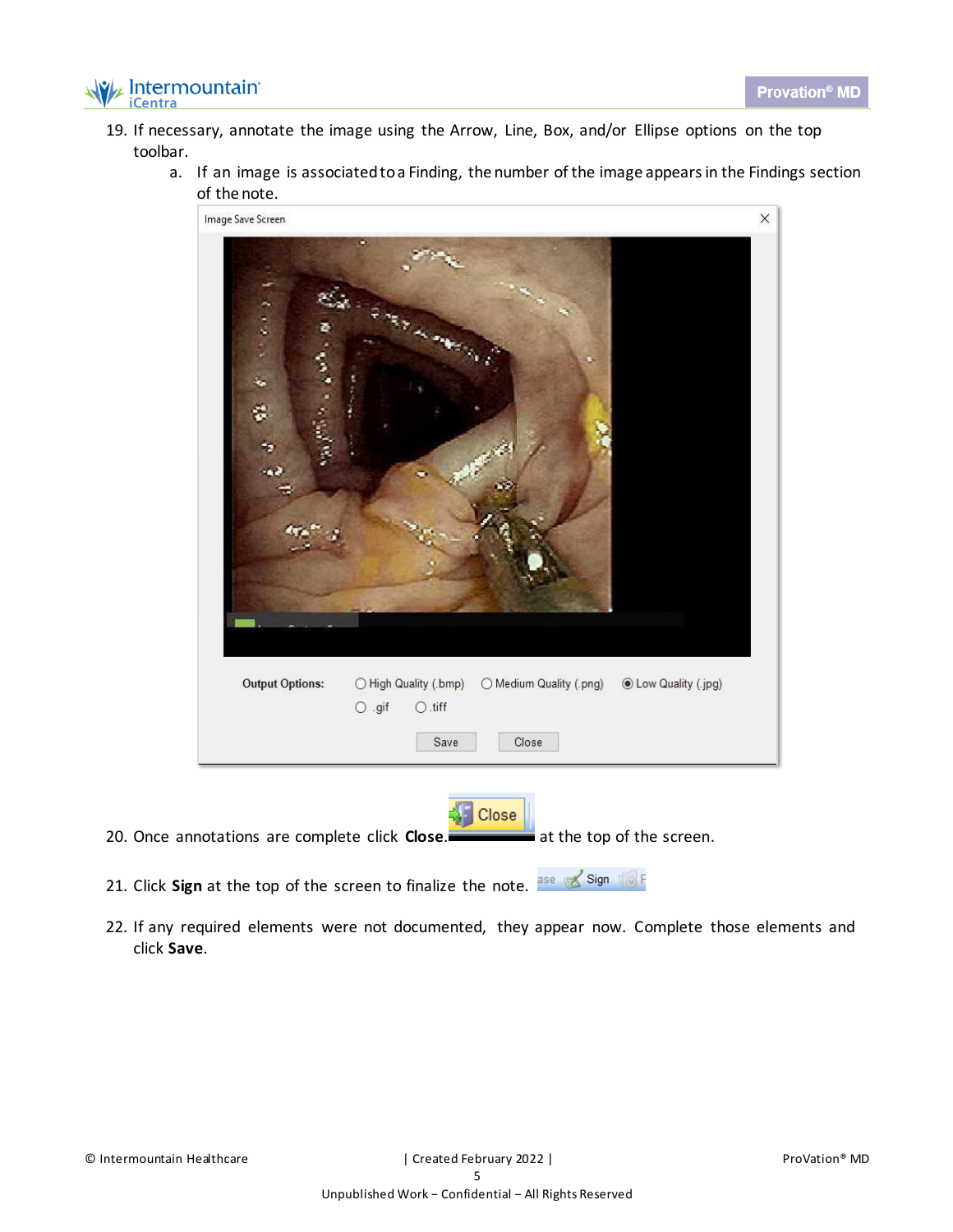

| Checked Items are required for Documentation         |  |  |
|------------------------------------------------------|--|--|
| Unchecked Items are suggested documentation elements |  |  |
|                                                      |  |  |
| Difficulty/Tolerance<br>A Landmarks Photographed     |  |  |
| - Anatomical Structures                              |  |  |
|                                                      |  |  |
|                                                      |  |  |
|                                                      |  |  |
|                                                      |  |  |
|                                                      |  |  |

23. If necessary, select one or more documents to print.

| Close <b>7</b> Edit Note <b>7</b> Finalize D Print Fax E-mail <b>4</b> Preview <b>3</b> Imag |   |                               |                                                   |              |
|----------------------------------------------------------------------------------------------|---|-------------------------------|---------------------------------------------------|--------------|
| Patient Name: Test, Corbin<br>Patient MRN: 63780181743                                       |   |                               | Attending MD: Doctor Test Admin.<br>Referring MD: |              |
| Procedure: Upper GI endoscopy                                                                |   |                               | <b>CC Provider:</b>                               |              |
| Procedure Date: 2/24/2022 4:21 PM<br>E-signed By:                                            |   |                               | Nursing Staff:<br>Submitted By:                   |              |
| <b>Available Documents</b>                                                                   |   | Copies                        | <b>Printer</b>                                    |              |
| <b>⊡</b> Procedure Note                                                                      |   | ÷                             |                                                   |              |
| Procedure Note (No Images)                                                                   |   | ÷                             |                                                   |              |
| <b>Referring Letter</b>                                                                      |   | ▲<br>$\overline{\phantom{a}}$ |                                                   |              |
| <b>Patient Letter</b>                                                                        |   | ÷                             |                                                   |              |
| <b>Patient Instructions</b>                                                                  |   | ÷                             |                                                   | $\checkmark$ |
| <b>Coding Report</b>                                                                         | 1 | $\div$                        |                                                   |              |

24. Click Finalize and complete the **E-sign** on the next page**.**